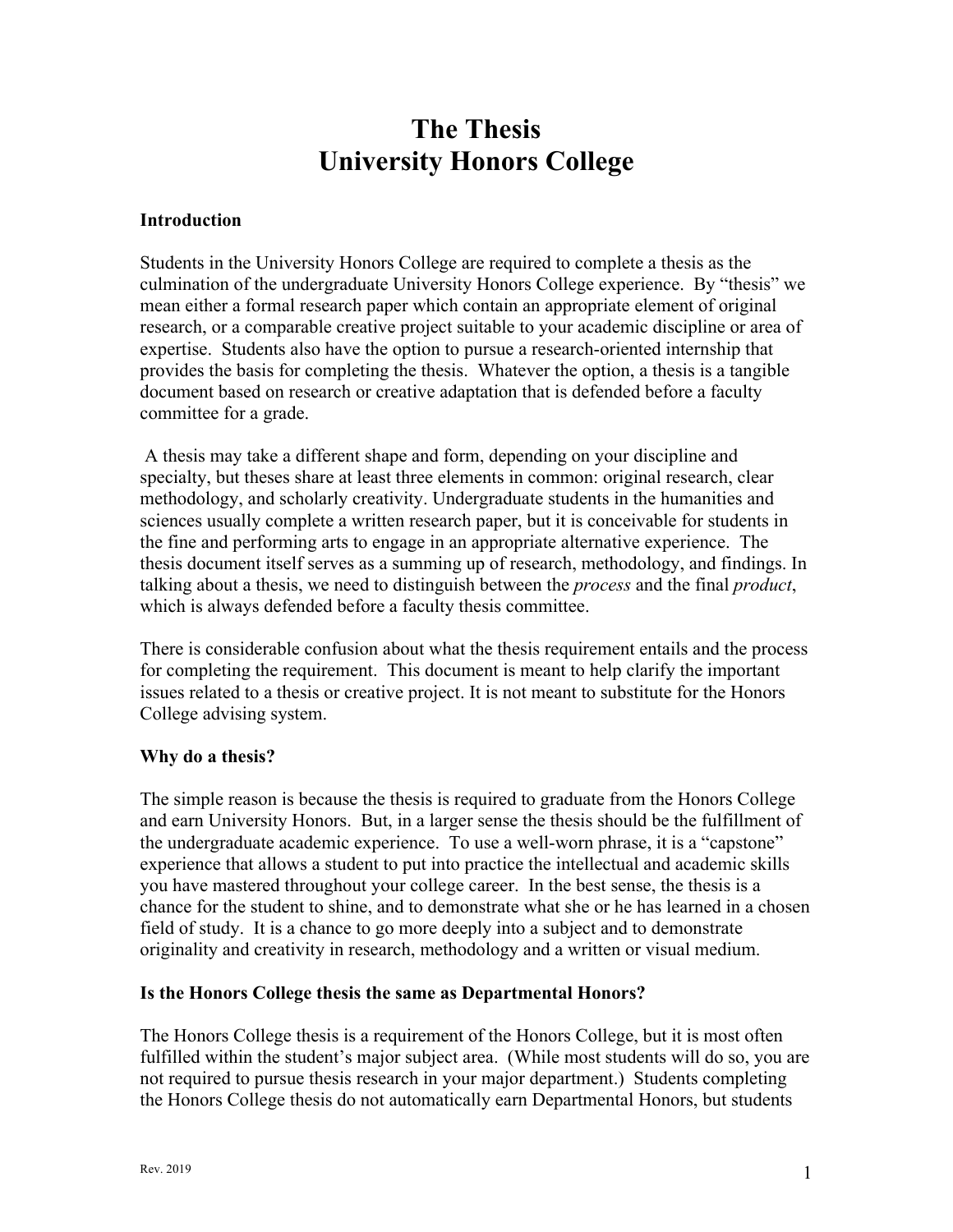are encouraged to pursue Departmental Honors while they are completing their Honors College requirement. Think of it as two for one: most often you will earn both Departmental and University Honors. However, it is important to realize from the start that departments may have their own separate protocols for earning distinction and students have to be aware of the complete range of expectations if they are pursuing both University and Departmental Honors. The Honors College encourages its students to pursue Departmental Honors whenever possible.

#### **Do I have to register for thesis credits? When and how do I do this?**

Yes. Honors College students traditionally earn three credits for thesis work. Most often these credits are divided over two semesters, with one credit devoted to initial exploration, research and consultation, and two credits for completing the project. Though it is discouraged students may complete all three credits in a single semester. Students usually enroll for thesis credits during their junior or senior years, depending on other academic circumstances. Studying abroad, student teaching and other exigencies will influence when you register for thesis credit. Please note: must receive the final grade of B or higher.

## **Do I go it alone?**

In a word, "no". Students work closely with a faculty thesis advisor and with a thesis committee. The Director of the University Honors College is also an important advisor in the thesis process. Good communication is the key to good advisement. Remember too that misery loves company—you have colleagues who are working on theses.

## **How do I choose a thesis advisor?**

A good thesis advisor is a faculty member who has the necessary scholarly expertise and a familiarity with the thesis process. Directing a thesis is every bit as important as scholarly expertise, and students should choose wisely. However, knowledge of a subject is no guarantee that a faculty member will be a good thesis director. It is equally important to appreciate what is involved in the process of researching and refining the final product, and giving good advice to assure completion in a timely manner. Your advisor is the person you will work with most closely and it is vital to have a good rapport and mutual respect.

Honors College students are required to attend the Thesis Workshop in their sophomore year, and they are encouraged to meet with the Director prior to commencing any discussion with faculty members about directing a thesis. These simple steps can save you potential headaches and heartache as you go along. The Honors College Director is the person most familiar with Honors College expectations and requirements. This troubleshooting will prove indispensable in the process. In consultation with the Director students can then approach an appropriate faculty member with a proposal to direct a thesis. In consultation with the Director and the faculty advisor the student can then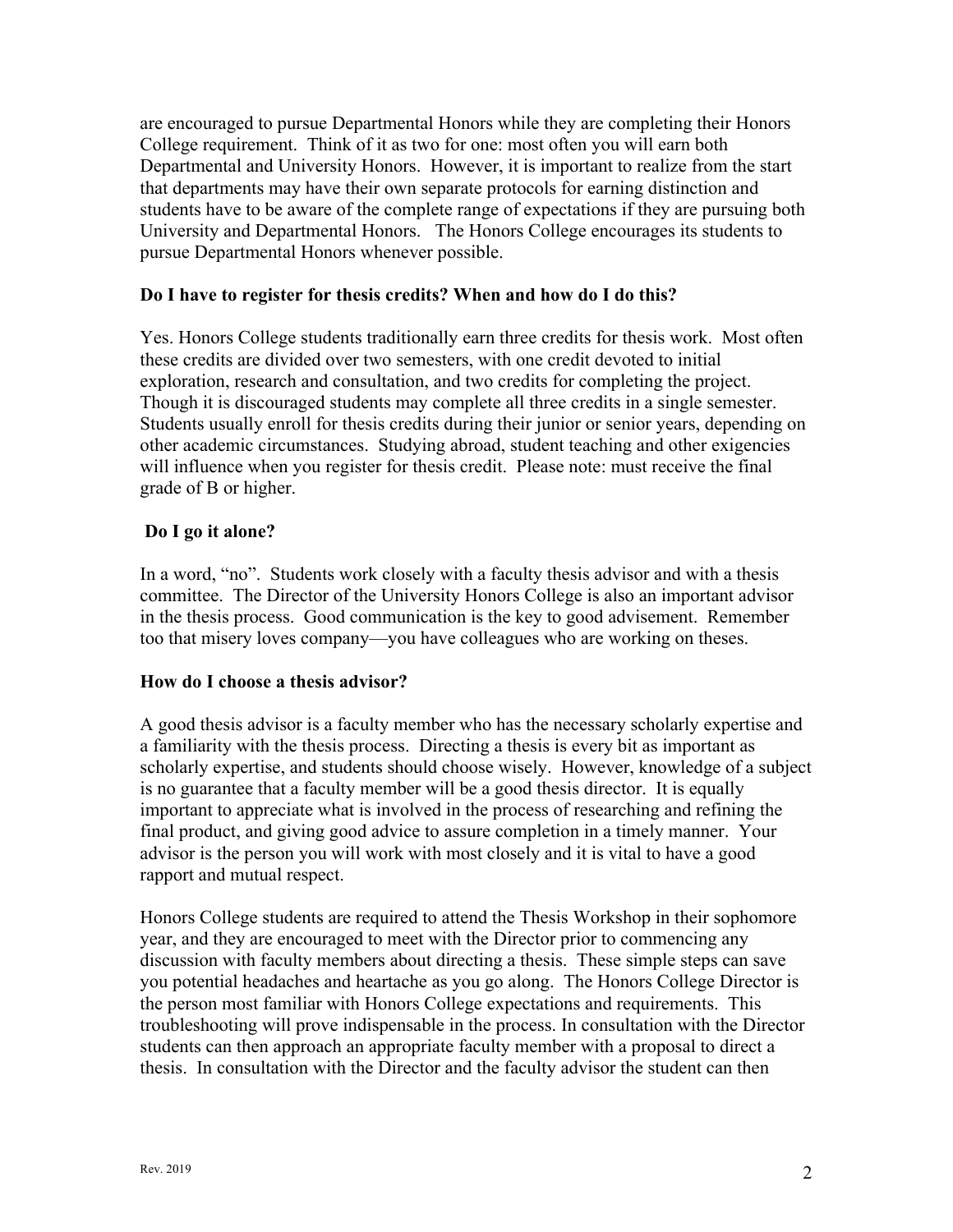make decisions about who else should serve on the thesis committee. Remember that one member of the committee must be a member of the Honors faculty.

## **How do I decide on an appropriate topic?**

Like choosing an advisor, identifying an appropriate topic is critical to completing the thesis requirement. Students should pursue research that will sustain their interest. They should also be confident that they have adequate preparation to succeed in the project. The thesis is a culminating experience, and it is an intellectual enterprise that provides an opportunity for sustained and original work that makes a contribution to the discipline. Identifying a manageable topic and defining a reasonable research agenda is critical to success. The thesis advisor plays an important role in helping the individual student achieve these goals. The Director of the Honors College also plays an important support role in the process.

## **What is the role of the Thesis Committee?**

There are usually three faculty members who serve on a thesis committee, one of whom is the thesis advisor. In the Honors College, we require that one of the faculty members represent the Honors College to assure that standards are maintained. Like your thesis advisor the other committee members can be an important resource in completing your work. As with everything else, good communication is a key to success in working with your committee. In consultation with your advisor, you should choose committee members who have the scholarly expertise that is appropriate to the subject. They can offer comment and critique your work in advance of the final copy, and they will sit as a panel to assess whether you have successfully met the expectations for University Honors. After a successful defense the committee members must sign off on your thesis. The advisor, as the instructor of record, will assign the final grade.

#### **Must I take Advanced Composition?**

Successful completion of the thesis substitutes for the Advanced Writing Requirement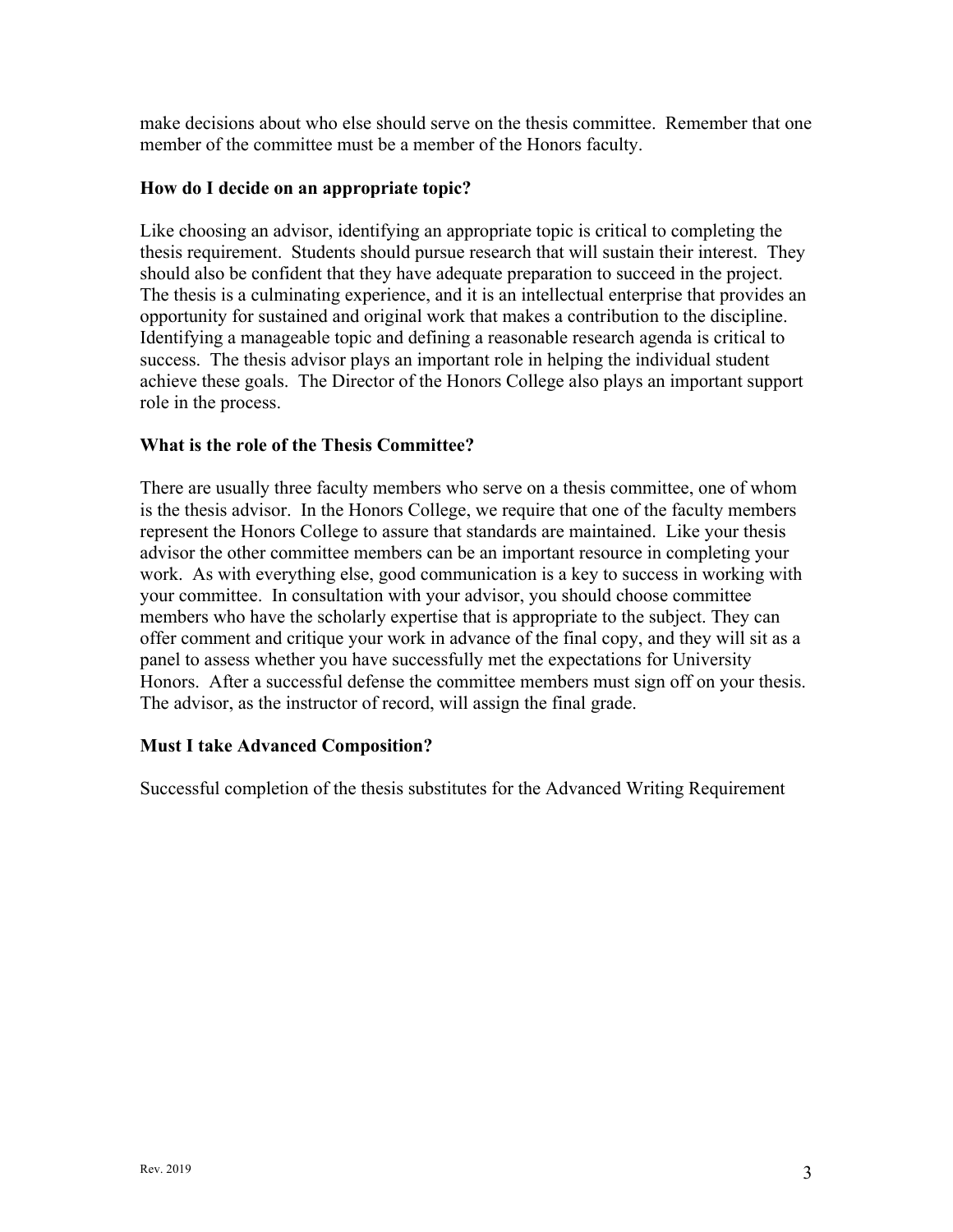## **What should I do and when?**

## **Freshman Year**

\* Do nothing. You do not need to think about the thesis requirement until the Sophomore Year.

#### **Sophomore Year**

- \*Attend the Sophomore Thesis Workshop **(mandatory)**
- \*Begin thinking about a general subject area for additional research
- \*Meet individually with the Director of the University Honors College **(mandatory)**

#### **Junior Year**

- \*Identify a faculty advisor and discuss potential topics
- \*In consultation with your faculty advisor choose a subject area and define your work
- \*Submit a Thesis Prospectus/ Statement of Intent to the University Honors College **(mandatory)**
- \*As you are ready, register for thesis credit and begin work under faculty direction (HNRS or Departmental 489/499=3 credits total)
- \*Attend an Honors College Thesis Jam Session

#### **Senior Year**

- \*If you have not done so register for thesis credit and begin your work under faculty direction
- \*Meet individually with the Director of the University Honors College, as needed
- \*In consultation with the thesis advisor and the Director of the University Honors College choose a faculty committee for your thesis defense (usually two other members in addition to your thesis advisor; one member represents University Honors College
- \*Work closely with your thesis advisor and committee members
- \*Attend an Honors College Thesis Jam Session
- \*Defend your thesis and submit two final signed copies to the University Honors College
- \*With all University Honors College requirements completed, GRADATE WITH **HONORS**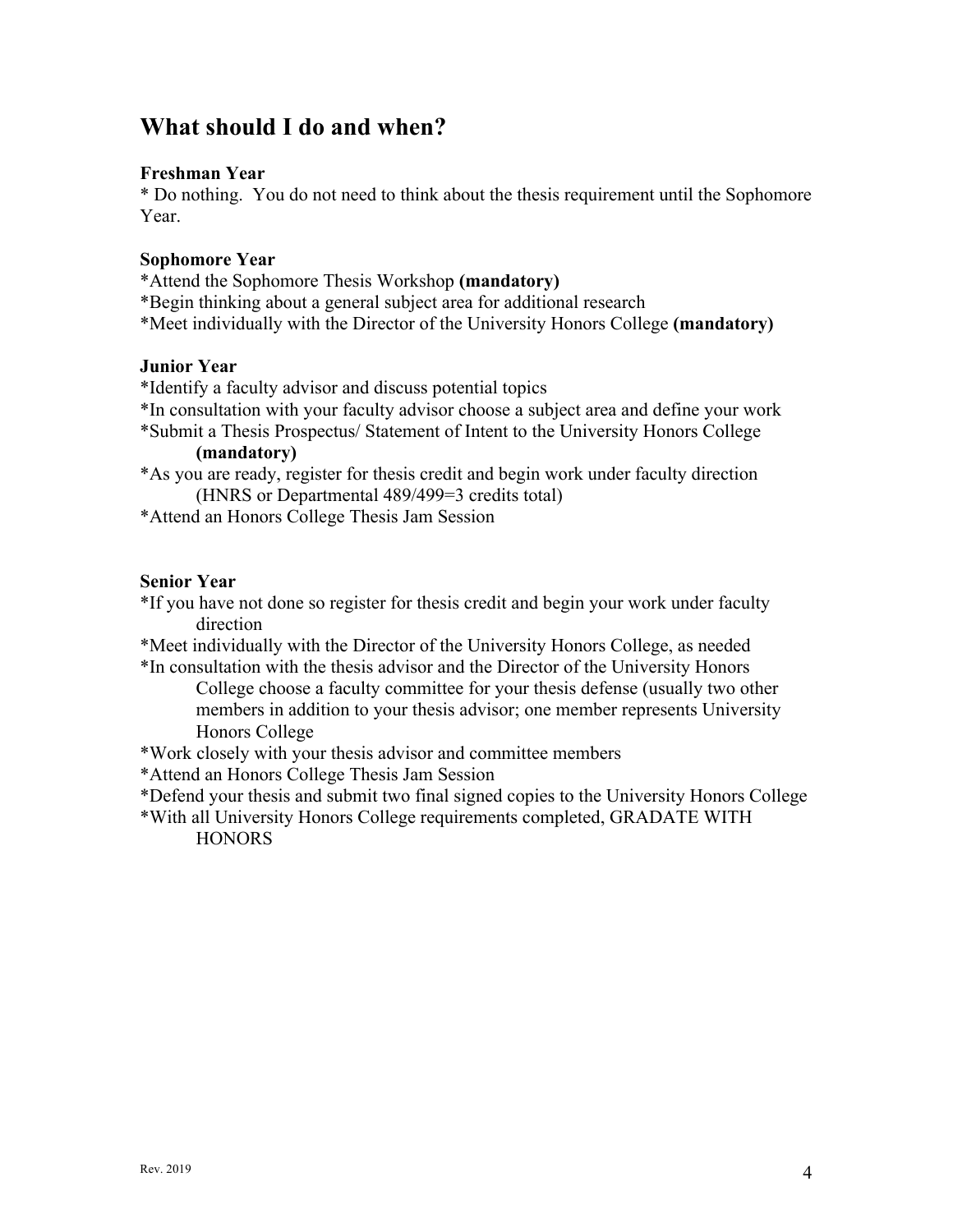#### **SENIOR THESIS GUIDELINES**

The senior thesis is the culminating experience in the University Honors College. Written under the personal supervision of a faculty member of the student's choice, it can be the most challenging and rewarding part of the honors student's college career. The thesis provides the honors student with the opportunity to make an independent contribution to human knowledge. While the thesis is normally written about a topic relating to the student's major, it need not be written for the major department. Students who choose to go outside their major departments when writing their theses should realize that they will not be able to graduate with departmental honors.

#### Selecting a Subject

The primary consideration in selecting a thesis topic is that the subject be one, which will sustain the student's interest through a long period of hard work. In the preliminary stages, students should search for possible topics in broad fields that they have found appealing, and then consult members of the relevant departments who specialize in these areas. These professors can advise students on the feasibility of doing research on the topic. When a thesis advisor is chosen, the student should work closely with this individual at all stages of research and writing. However, it cannot be emphasized too strongly that the advisor will never take the initiative in actually producing the thesis.

The thesis subject should permit the student to make an original contribution to the knowledge and understanding of the chosen topic. Students should avoid subjects that are already covered adequately in available works, but they should not automatically reject subjects upon which research has already been done. It is possible to introduce an original interpretation of a previously studied topic. Students should also avoid the common temptation to choose too broad or too ambitious a subject. They should remember that the purpose of the thesis is to make some original and significant contribution of fact or interpretation. The more carefully the subject is defined, the more intensively the students can examine available materials and the easier it will be for them to do an outstanding piece of work in the limited time available. It is also recommended that the thesis topic be approved in the junior year so that the preliminary reading, research and writing can be started as early as possible.

#### Writing the Thesis

The essence of the thesis is the student's critical judgment about the subject, evaluation of the material being analyzed, and interpretation of the data presented. Here, powers of criticism, of honest skepticism, and of enthusiastic determination to justify the validity of a position are essential.

Organization of data is also of great importance in the development of the thesis. As soon as the outlines of a thesis begin to take form in the mind, the student should attempt to determine the logical divisions of the topic, deciding which elements should be given prominence, which should be placed in subordinate positions, and in what order the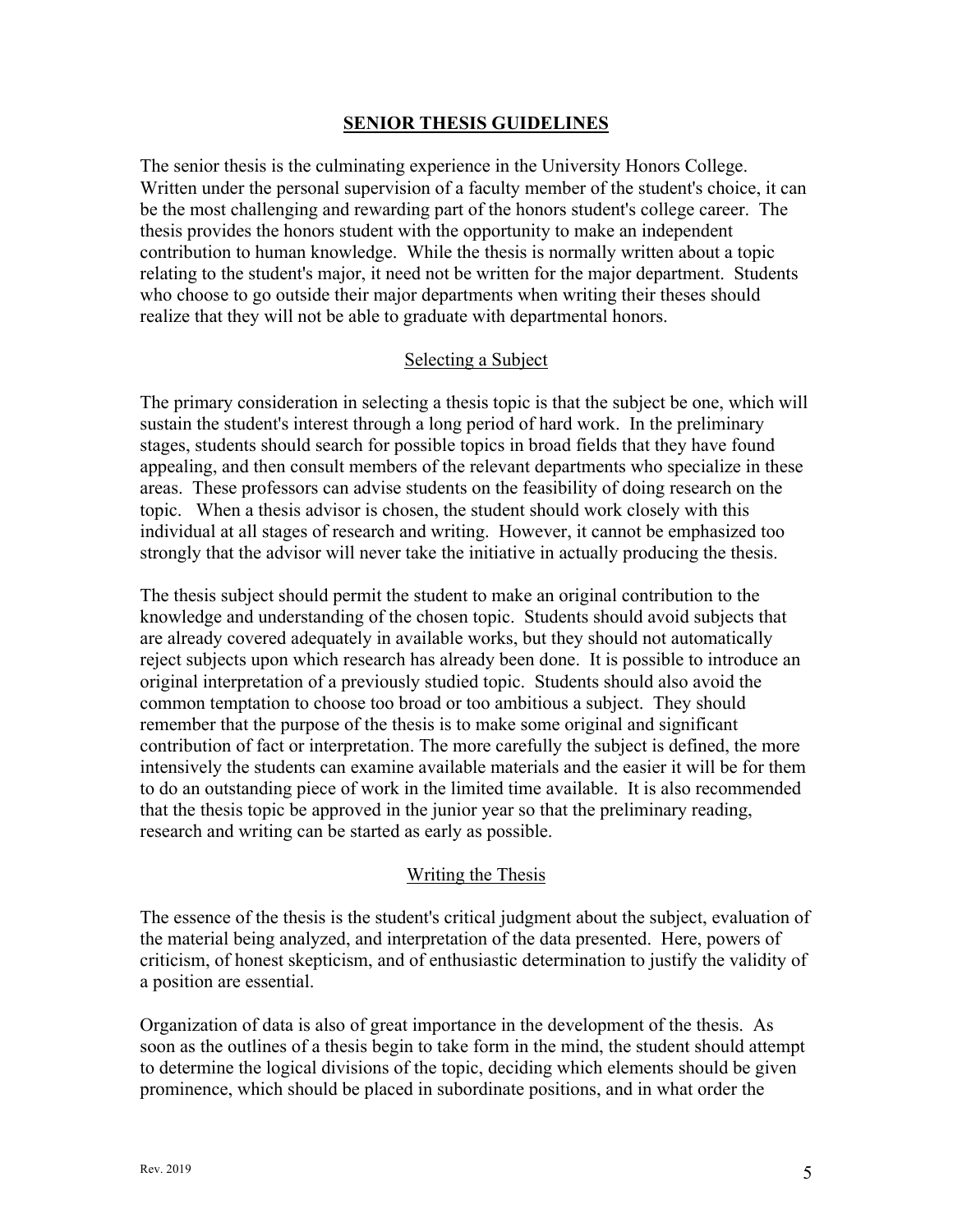various aspects should be treated. A tentative outline should be made in the early stages of research and should be tested and redrafted as research and writing progress.

Unless students save time and energy for writing, their research will have been wasted. The actual job of writing is often difficult to get underway without a clear view of how the thesis is going to develop. The best way for students to overcome this problem is for them to start writing without giving too much consideration to style or length. A preliminary draft of the entire thesis is absolutely essential, and most honors students find an intermediary draft helpful. Many students need a third draft before getting their ideas and conclusions properly organized and expressed. While the length of theses varies from discipline to discipline, most theses range between thirty and fifty pages. Students should try to keep their theses within those guidelines. In the first draft, they should strive to put facts and ideas on paper in a logical order as indicated by the outline. Often problems clarify themselves in the process of composition. If the introductory sections cause trouble, the student should put them aside and undertake the substance of the thesis. Only with a preliminary draft, no matter how awkward, can students achieve a clear, vigorous, objective, logically- argued, and well-written final version.

Revisions are always much easier to do if the thesis is written on a word processor. Try to avoid the common error of substituting the rearrangement of existing material for the rethinking of the positions expressed in the paper. If you compose your thesis on a word processor, always keep a back-up copy on a separate disk. Many a paper has disappeared without a trace into a black hole created by a malfunctioning computer.

A final word of caution: the thesis must be the student's own work. To take data, knowledge, interpretations, organizations, or phraseology from another without full acknowledgement is common theft and a punishable act of plagiarism. All ideas and data which are not common knowledge must be appropriately cited. Each discipline has its own standard citation form, be it the MLA: Handbook for Writers of Research Papers, the Chicago Manual of Style, or one of the forms of documentation preferred in the sciences. The paper's conclusion should synthesize the student's original contribution to existing knowledge in the field.

The thesis must be typewritten in legible black-letter type on white paper. The text must be double-spaced, and it must be carefully proofread for errors. The title page should include the title, the name of the author and the following statement: "A Senior Thesis Submitted to the (Department name) and the University Honors College in Partial Fulfillment of the Requirements for the University Honors Baccalaureate." A second page should contain the signatures of the members of the faculty committee before whom the thesis was defended and by whom it was approved. Two copies of the thesis must be presented to the Honors College Office. One of these copies will be retained in the office. The other will be bound and added to the University library's permanent collection.

## **Note: Effective fall 2013 Honors students must submit both an electronic (Word) document and two printed copies of their final and approved thesis.**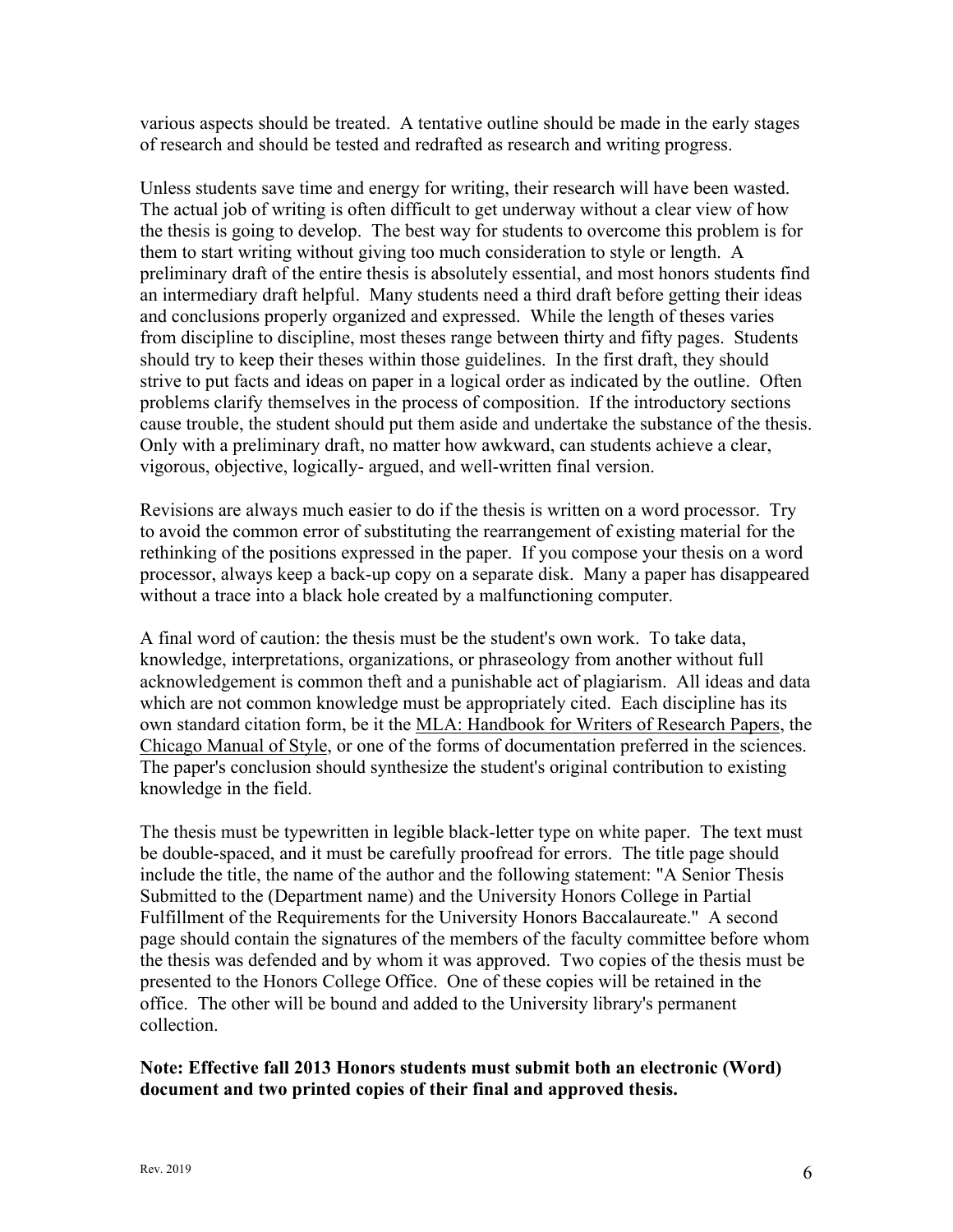## **"Anatomy" of a Thesis**

University Honors College Millersville University

A thesis is NOT a term paper. In the process of completing a thesis, you will do a thorough investigation of background literature/research (referred to as a "Review of Literature," a "Bibliographic Essay," or simply "Background") related to your thesis question and to your mode of inquiry. This portion of your thesis is similar to what is typically thought of as a "term paper." However, a thesis goes far beyond the requirements of a term paper in that it involves original inquiry or creative activity of some kind.

**In general, every thesis project requires that you** 

- **explain clearly what you are up to and why.**
- **review thoroughly the research/thinking that has already been done relative to your particular issue of interest.**
- **explain how you will conduct your inquiry or creative activity.**
- **carry out some inquiry or creative activity that has not been done before.**
- **publish the results of your inquiry or creative activity.**

All University Honors Theses require:

 Title Page Signature Page [Table of Contents] Abstract

Format for these items is specified by the Honors College and is available in Franklin House.

An Honors Thesis in a **science or social science field** will typically (though not always) consist of the following parts:

 Introduction Background/Review of Literature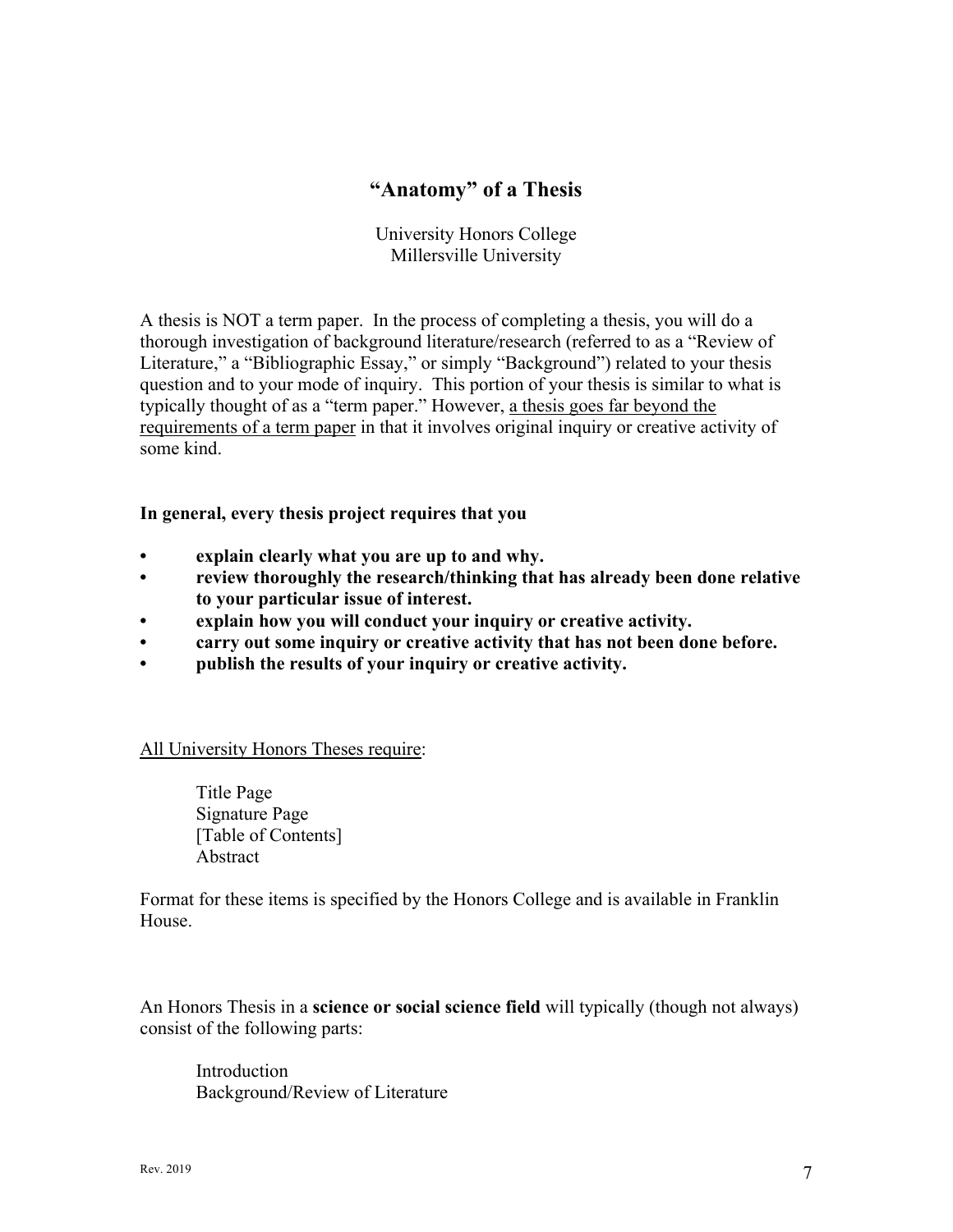Statement of the Problem/Hypothesis Materials and Methods/Methodology Data Discussion Conclusion References/Works Cited Some fields (e.g. history, anthropology, literary studies) lend themselves to a more

#### **narrative structure**:

For example, an historical thesis might include:

 Introduction and statement of historical issue Historical narrative Bibliographic essay

A literary thesis might proceed through:

 Introduction and statement of thesis focus Description of analytic mode or framework Preliminary review of relevant literature Original literary analysis integrated with relevant literary criticism literature

An anthropological thesis typically includes:

 Introduction and description of the study Context

 Descriptive/ethnographic essay Interpretation

In some fields (particularly mathematics) and in some instances, a particular thesis problem or topic will dictate an even looser, more **problem-determined structure** for the written thesis.

Students in the **performing arts and in technical fields** (such as Industrial Technology and Computer Science) may choose to complete a thesis project that involves performance (e.g. a musical composition, the development of software, or a design/invention) to a greater degree than it involves a written record of inquiry. The Honors College encourages students to develop theses projects that match their interests, talents and field of study closely. In all cases, the results of the thesis inquiry must be "published." i.e. available to interested persons. This publication must include a written explanation of the intent of the project as well as a written description of the intellectual, practical and/or creative context for the work. It may include alternative media such as musical score, videotape, slides, a computer disk or even a WWW address.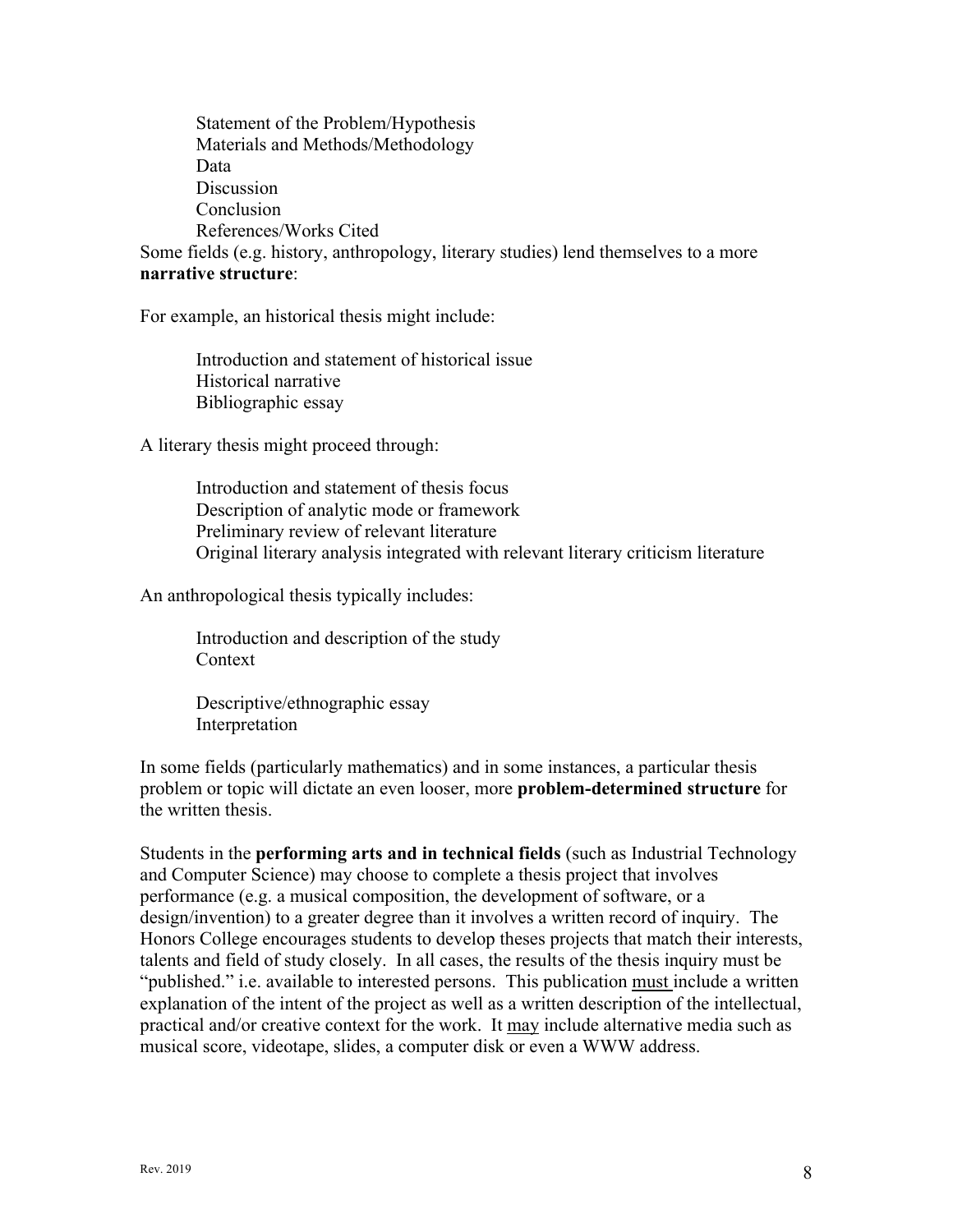Students are urged to consult closely with their thesis advisor and the members of their committee regarding the "parts" appropriate to their particular thesis project. It is also helpful to take a look at theses completed by past Honors graduates. These are available in Franklin House and in Ganser Library.

## SENIOR THESIS FORMAT GUIDELINES UNIVERSITY HONORS COLLEGE

 Due to the library's requirement that senior theses be uniform in structure, the following guidelines must be followed when submitting the final draft of your thesis.

**Title Page:** Must include title, student's name, phrase indicating what it is submitted for (fulfillment of University Honors, Departmental Honors, etc.), Millersville University, and date it was successfully defended.

**Second Page:** List the thesis defense committee. You must have their signatures in order for the thesis to be placed in the University Archives. Also, please note the department for which the thesis was written on this page.

**Abstract Page:** Include title, name, department, and a brief summary of what the paper is about. Please underline keywords which best describe the subject of your thesis as they make cataloging the thesis easier.

Examples of how these pages are to be set up are listed below:

Title Page:

#### Millersville University

## Josiah Strong: Cultural Assimilation & The Immigrant Question

A Senior Thesis Submitted to the Department of History & The University Honors College In Partial Fulfillment of the Requirements For the University & Departmental Honors Baccalaureate

> By Richard W. Schultz

## Millersville, Pennsylvania May 2000